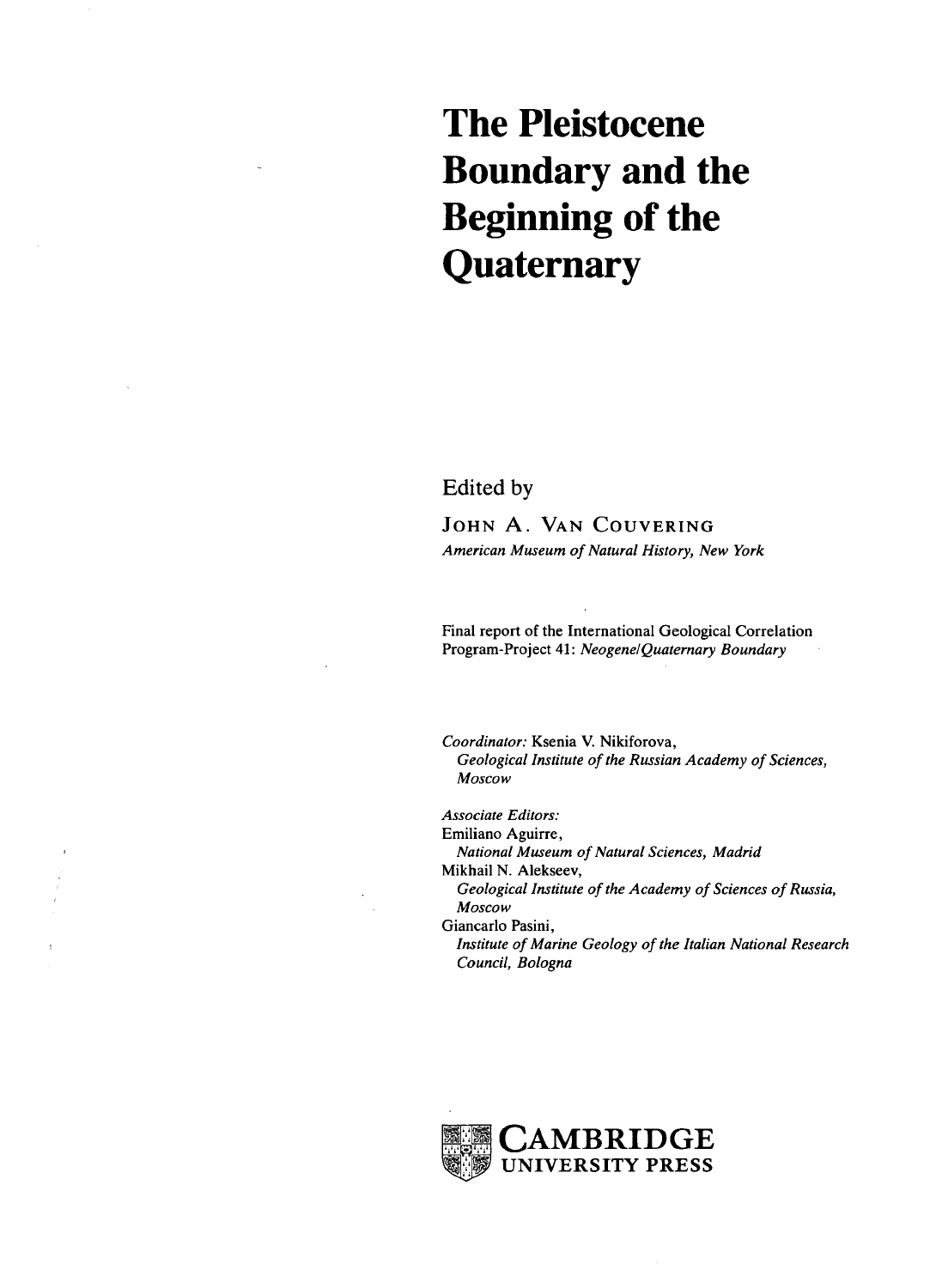## **Contents**

*List of contributors* vii *Preface: the new Pleistocene* xi **JOHN A. VAN COUVERING** *Foreword* xix **KSEN1A V. NIKIFOROVA**

#### **Part I Definition of the base of the Quaternary**

International Geological Correlation Program, Project  $\mathbf{1}$ 41: "Neogene/Quaternary Boundary" 3 **KSENIA V. NIKIFOROVA AND MIKHAIL N. ALEKSEEV**

#### **Part II Characterization of the Pleistocene boundarystratotype**

 $\mathcal{D}$ The Pliocene-Pleistocene boundary-stratotype at Vrica, Italy 15

**GIANCARLO PASINI AND MARIA LUISA COLALONGO**

The magnetostratigraphy of the Vrica section, Italy, and  $\mathbf{a}$ its correlation with the Plio-Pleistocene of the Boso Peninsula, Japan 46 **HISAO NAKAGAWA, NOBUAKI NIITSUMA, TOSHIAKI TAKAYAMA, YASUMOCHI MATOBA, MOTOYOSHI ODA, SHIGEMOTO TOKUNAGA, H1ROSH1 KITAZATO, TOYOSABURO SAKAI, AND**

**ITARU KOIZUMI** Comparison of the laminated units at Vrica and deep-sea

- $\overline{\mathbf{4}}$ sapropels from the eastern Mediterranean 57 **, ISABELLA RAFFI AND ROBERT THUNELL**
- Calcareous nannofossil biochronology and the Pliocene-5 Pleistocene boundary 63
- **DOMENICO RIO, ISABELLA RAFFI, AND JAN BACKMAN** 6 Diatom microfossils from the Vrica section 79 **ANDREW J. M. PALMER**

### **Part III The paleontological context of the Pleistocene boundary**

- $\overline{7}$ The Pliocene-Pleistocene boundary in deep-sea sediments 87
- **WILLIAM A. BERGGREN AND LLOYD H. BURCKLE, JR.**
- Late Cenozoic changes of flora in extra-tropical Eurasia 8 in the light of paleomagnetic stratigraphy 104 **VLADIMIR P. GRICHUK**
- $\mathbf Q$ Plio-Pleistocene mammal faunas: an overview 114 **EMILIANO AGUIRRE, ELEANORA A. VANGENGEIM, JORGE MORALES, MARINA V. SOTNIKOVA, AND VLADIMIR S. ZAZHIG1N**
- **10** Human evolution in the Plio-Pleistocene interval 129 **EMILIANO AGUIRRE**

#### **Part IV The Pleistocene boundary in regional sequences**

- 11 The Pliocene-Pleistocene boundary in Italy 141 **AUGUSTO AZZAROLI, MARIA LUISA COLALONGO, HISAO NAKAGAWA, GIANCARLO PASINI, DOMENICO RIO, GIULIANO RUGGIERI, SAMUELE SARTONI, AND RODOLFO SPROVIERI**
- 12 Stratigraphy of the Plio-Pleistocene sequence of the Mediterranean coastal belt of Israel and its implications for the evolution of the Nile Cone 156 **GEDALIAHU GVIRTZMAN, GUIDO M. MARTINOTTI, AND SHIMON MOSHKOVITZ**
- 13 The Pliocene-Pleistocene transition in the Iberian Peninsula 169 **EMILIANO AGUIRRE**
- 14 Biostratigraphy and calibrated climatic chronology of the Upper Pliocene and Lower Pleistocene of France 178 **JEAN CHALINE**
- 15 The Plio-Pleistocene of England and Iceland 183 **RICHARD W. HEY**
- 16 The Neogene-Quaternary boundary in The Netherlands 185 **WALDO H. ZAGWIJN**
- 17 The Tertiary-Quaternary boundary in western Germany 191 **GUNTHER VON DER BRELIE, KARL BRUNNACKER, WINFRIED HINSCH, AND HEINZ TOBIEN**
- 18 The Pliocene-Pleistocene boundary in eastern Germany 201 **HANS-DIETRICH KAHLKE, LOTHAR EISSMANN, AND FRIEDRICH WIEGANK**
- 19 The Plio-Pleistocene of Hungary 206 **ANDREW A. R6NAI**
- 20 The Pliocene-Pleistocene boundary in Romania 216 **CONSTANTIN GHENEA**
- 21 The Pliocene and Pleistocene of the European part of the Commonwealth of Independent States 221 **KSENIA V. NIKIFOROVA**
- 22 The N/Q boundary in Asian Russia and Tadjikistan 227 **MIKHAIL N. ALEKSEEV**
- 23 The Pliocene-Pleistocene boundary in the Indian subcontinent 232 **M. V. A. SASTRY**
- 24 The Pliocene—Pleistocene boundary in Japan: the Osaka Group, Kinki district 239 **MINORU ITIHARA, SHUSAKU YOSHIKAWA, AND TADAO KAMEI**